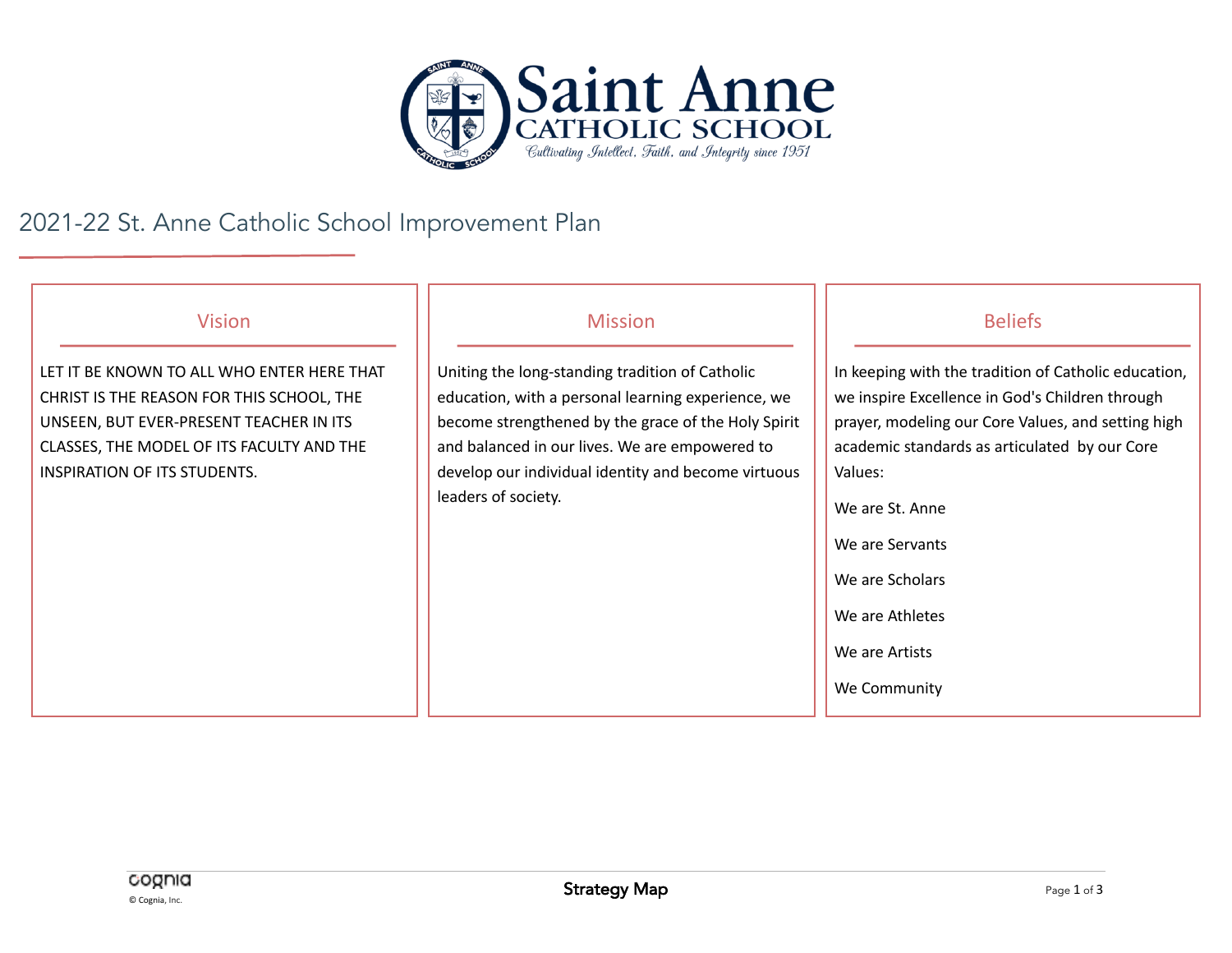| Mission/Catholic<br>Identity                                                                                                                                                                                                                                                                                                                                                                                                                                                                        | Governance and<br>Leadership                                                                                                                                                                                                                                                                                                                                                                                                                                                                                   | Academic<br><b>Excellence</b>                                                                                                                                                                                                                                                                                                                                                                                                                                                                                                                                                            | Operational<br>Vitality                                                                                                                                                                                                                                                                                                                                                                                                                                                                                                                                                                                                                                                                       |
|-----------------------------------------------------------------------------------------------------------------------------------------------------------------------------------------------------------------------------------------------------------------------------------------------------------------------------------------------------------------------------------------------------------------------------------------------------------------------------------------------------|----------------------------------------------------------------------------------------------------------------------------------------------------------------------------------------------------------------------------------------------------------------------------------------------------------------------------------------------------------------------------------------------------------------------------------------------------------------------------------------------------------------|------------------------------------------------------------------------------------------------------------------------------------------------------------------------------------------------------------------------------------------------------------------------------------------------------------------------------------------------------------------------------------------------------------------------------------------------------------------------------------------------------------------------------------------------------------------------------------------|-----------------------------------------------------------------------------------------------------------------------------------------------------------------------------------------------------------------------------------------------------------------------------------------------------------------------------------------------------------------------------------------------------------------------------------------------------------------------------------------------------------------------------------------------------------------------------------------------------------------------------------------------------------------------------------------------|
| Objectives                                                                                                                                                                                                                                                                                                                                                                                                                                                                                          | Objectives                                                                                                                                                                                                                                                                                                                                                                                                                                                                                                     | <b>Objectives</b>                                                                                                                                                                                                                                                                                                                                                                                                                                                                                                                                                                        | Objectives                                                                                                                                                                                                                                                                                                                                                                                                                                                                                                                                                                                                                                                                                    |
| • Develop a vibrant Catholic identity driven by a<br>clearly communicated mission rooted in<br>Gospel values, centered on the Eucharist, and<br>measured by data.                                                                                                                                                                                                                                                                                                                                   | • Provide effective spiritual, instructional, and<br>managerial leadership measured by data as<br>markers for ongoing improvement and growth.                                                                                                                                                                                                                                                                                                                                                                  | · Provide all students with academic, learner-<br>centered programs that prepare them for the<br>future and is measured by data for<br>improvement and growth.                                                                                                                                                                                                                                                                                                                                                                                                                           | • Maintain standards in finance, human<br>resources, facilities, institutional advancement<br>and measured by data for ongoing<br>improvement and growth.                                                                                                                                                                                                                                                                                                                                                                                                                                                                                                                                     |
| <b>Critical Initiatives</b>                                                                                                                                                                                                                                                                                                                                                                                                                                                                         | <b>Critical Initiatives</b>                                                                                                                                                                                                                                                                                                                                                                                                                                                                                    | <b>Critical Initiatives</b>                                                                                                                                                                                                                                                                                                                                                                                                                                                                                                                                                              | <b>Critical Initiatives</b>                                                                                                                                                                                                                                                                                                                                                                                                                                                                                                                                                                                                                                                                   |
| • Through developing the "St. Anne Way," all<br>staff members will visibly demonstrate their<br>commitment to the mission and faith life in<br>the school. Standard 1<br>. Through implementing the "St. Anne Way,"<br>every student will embrace our core values<br>while experiencing role models of the faith<br>and service for social justice. Standard 3<br>. Through living "The St. Anne Way," all<br>stakeholders will understand the mission to<br>create a strong "Community in Christ." | • Provide communication annually in regard to<br>finances, cost to educate, data, and "state of<br>the school" information to parents and<br>stakeholders. Benchmark 6.6<br>• Create a clear vision for the future of St. Anne<br>Catholic School K3-12.<br>• Establish formal processes and standard<br>operating procedures to assess all programs<br>and ensure results (per accreditation<br>recommendation).<br>• Develop and implement a plan to attract and<br>retain quality and mission-driven staff. | • Seek resources to provide the most inclusive<br>environment possible, so we are able to serve<br>all of our students regardless of academic,<br>emotional, social, or physical needs.<br>• Provide targeted intervention time to meet<br>the needs of all diverse learners. Benchmark<br>7.1<br>• Appoint a K-12 Diversity, Equity, and Inclusion<br>Coordinator to address cultural sensitivity and<br>modeling Gospel Values. Benchmark 7.3<br>• Explore alternative instructional methods that<br>include components of multiage classes or<br>multiyear teaching models (looping). | • Develop a 3 year financial plan to ensure<br>operational vitality. Benchmark 10.1<br>• Evaluate the purpose of technology at SAS and<br>look at future trends to create a long and<br>short-term technology plan.<br>Benchmark 12.1 and 12.2<br>• Research outside sources for tuition<br>assistance.<br>Benchmark 10.7<br>• Create and fully implement a comprehensive<br>marketing/communications plan.<br>Benchmark 13.1<br>• Build a Technology Enabled Active Learning<br>Lab to provide opportunities for STEM learning<br>in middle grades.<br>• Develop a facilities master plan to develop the<br>long-term development and maintenance of<br>the St. Anne building and future HS. |
| <b>Key Measures</b>                                                                                                                                                                                                                                                                                                                                                                                                                                                                                 | <b>Key Measures</b>                                                                                                                                                                                                                                                                                                                                                                                                                                                                                            | <b>Key Measures</b>                                                                                                                                                                                                                                                                                                                                                                                                                                                                                                                                                                      | <b>Key Measures</b>                                                                                                                                                                                                                                                                                                                                                                                                                                                                                                                                                                                                                                                                           |
| • Staff CI Survey Results- Mission and Vision                                                                                                                                                                                                                                                                                                                                                                                                                                                       | • EOY Financial Report- Balanced Budget                                                                                                                                                                                                                                                                                                                                                                                                                                                                        | • Student Survey Data Reports-technology                                                                                                                                                                                                                                                                                                                                                                                                                                                                                                                                                 | • End of Year Profit & Loss Reports                                                                                                                                                                                                                                                                                                                                                                                                                                                                                                                                                                                                                                                           |
| • Student Interest Groups                                                                                                                                                                                                                                                                                                                                                                                                                                                                           | · Budget Analysis- School Development                                                                                                                                                                                                                                                                                                                                                                                                                                                                          | • Enrollment Data Reports                                                                                                                                                                                                                                                                                                                                                                                                                                                                                                                                                                | • Budgets                                                                                                                                                                                                                                                                                                                                                                                                                                                                                                                                                                                                                                                                                     |
| • Summative Evaluation- Spiritual Domain                                                                                                                                                                                                                                                                                                                                                                                                                                                            | • Parent Survey- Transparency on Finances                                                                                                                                                                                                                                                                                                                                                                                                                                                                      | • Parent Survey Data Reports- Vision                                                                                                                                                                                                                                                                                                                                                                                                                                                                                                                                                     | • Balance Statements                                                                                                                                                                                                                                                                                                                                                                                                                                                                                                                                                                                                                                                                          |
| • End of Year Staff Evaluations - Spiritual Domain                                                                                                                                                                                                                                                                                                                                                                                                                                                  | • Annual Report - operational vitality                                                                                                                                                                                                                                                                                                                                                                                                                                                                         | • ELEOT - differentiation of student needs                                                                                                                                                                                                                                                                                                                                                                                                                                                                                                                                               | • Technology Trend Reports                                                                                                                                                                                                                                                                                                                                                                                                                                                                                                                                                                                                                                                                    |
| • Student Inventories- Climate and Culture                                                                                                                                                                                                                                                                                                                                                                                                                                                          | • Staff CI Survey Results- Mission and Vision                                                                                                                                                                                                                                                                                                                                                                                                                                                                  | • Discipline and Behavior Reports                                                                                                                                                                                                                                                                                                                                                                                                                                                                                                                                                        | • Future Trends in Employment Reports                                                                                                                                                                                                                                                                                                                                                                                                                                                                                                                                                                                                                                                         |